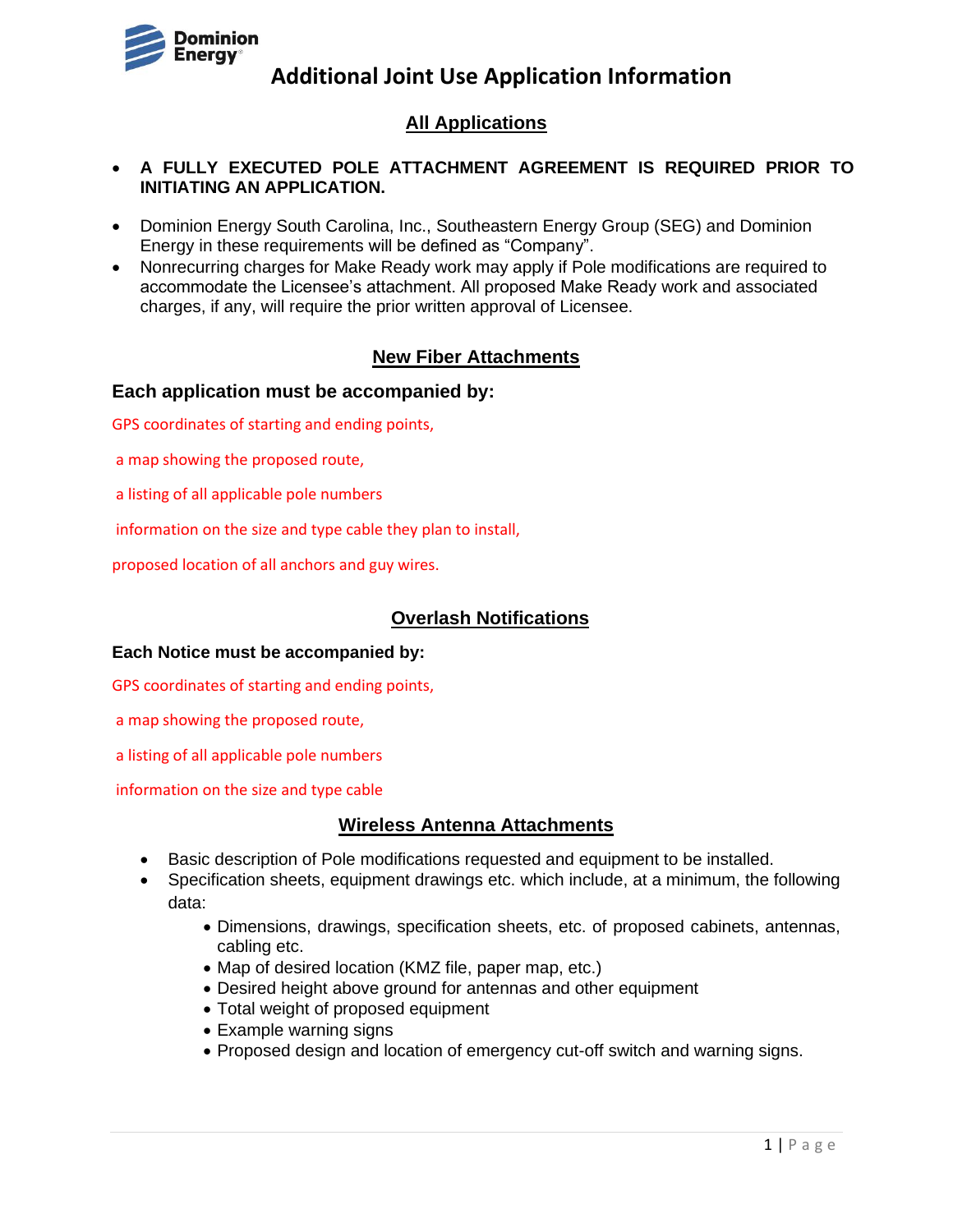

- Licensee must prominently install on each Customer owned or Streetlight-Only Pole to which it has attached a transmitting antenna, a power cut-off switch that operates to disconnect power from the antenna and a sign warning workers operating on or near the Pole of potential RF emissions and the procedures for disabling the antenna(s), including the location of the cut-off switch and the telephone number of Licensee's Network Operations Center ("NOC"). The location of the cut-off switch and the warning sign shall be located at a point mutually agreeable to the Parties
- In most cases equipment cabinets and meter bases are permitted on Streetlight-Only Poles. Distribution Poles require separate pedestals for equipment cabinets and meter bases.
- Primary poles Antennas must be placed in the communication space and set your own pedestals for metering on customer property
- Licensee's equipment must be mounted in a configuration which ensures contractors and Owner's employees can safely climb the pole.
- No work shall be initiated in the Supply Space without prior approval of Owner and must be performed by Owner's employees or an Owner approved contractor that is qualified to work in the Supply Space under the direct supervision of Owner's employees.
- Licensee may not affix any Wireless Facilities to any of Owner's Poles until Licensee requests and receives written permission from Owner as provided in an Attachment Authorization and executes a Site Supplement. (where applicable)
- Once approved you will receive an RF Emissions Certification to sign and return.

# **Camera & Misc. Facilities Attachments**

#### *Applicant must be a municipality or other agency of the State of South Carolina*

- A description of all equipment to be installed.
	- Manufacturer specification sheets for all equipment to be mounted on our Poles including cabinets, antennas, cabling, etc.
	- Specification sheets for each device must include dimensions, weight, power requirements, etc. **No equipment may be installed on Company Poles that has not been approved in advance**.
	- To start the approval process, contact: Lynda Orange at 803-217-4567
- Applicant must give authorization to establish an electric service account for each approved camera and to invoice Applicant for the monthly fee associated with the consumption of electric energy for the approved cameras.
- Each approved Camera will be charged a Non-recurring Charge of \$100.00

#### **Camera & Misc. Facilities Installation Requirements:**

- Licensee agrees that all photographic and/or audio recordings obtained from the Licensee's Camera Facilities may not be used by any Third Party without the prior approval of Licensee and/or as required by law.
- Refer to the Camera Attachment License Agreement for a complete list of installation requirements.
- All Camera Facilities shall be suitably designed, installed and maintained in accordance with good engineering practices and shall comply with Licensor's Construction Standards, the